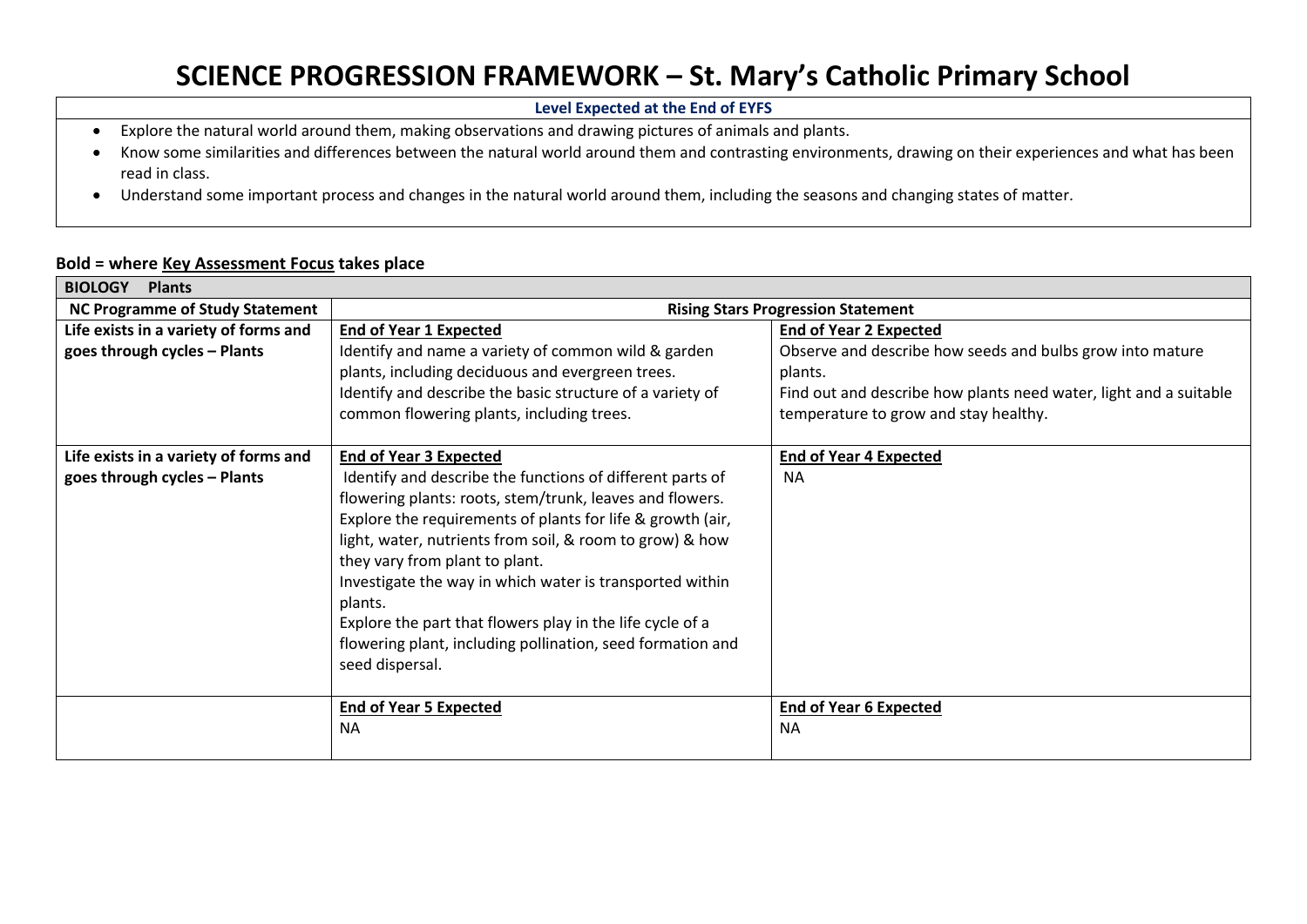| <b>BIOLOGY</b> Animals including Humans                                |                                                                                                                                                                                                                                                                                                                                                                                                                                                                                              |                                                                                                                                                                                                                                                                                                                                                                                      |
|------------------------------------------------------------------------|----------------------------------------------------------------------------------------------------------------------------------------------------------------------------------------------------------------------------------------------------------------------------------------------------------------------------------------------------------------------------------------------------------------------------------------------------------------------------------------------|--------------------------------------------------------------------------------------------------------------------------------------------------------------------------------------------------------------------------------------------------------------------------------------------------------------------------------------------------------------------------------------|
| <b>NC Programme of Study Statement</b>                                 | <b>Rising Stars Progression Statement</b>                                                                                                                                                                                                                                                                                                                                                                                                                                                    |                                                                                                                                                                                                                                                                                                                                                                                      |
| Life exists in a variety of forms and                                  | <b>End of Year 1 Expected</b>                                                                                                                                                                                                                                                                                                                                                                                                                                                                | <b>End of Year 2 Expected</b>                                                                                                                                                                                                                                                                                                                                                        |
| goes through cycles - Animals                                          | Identify and name a variety of common animals including<br>fish, amphibians, reptiles, birds & mammals.<br>Identify and name a variety of common animals that are<br>carnivores, herbivores and omnivores.<br>Describe and compare the structure of a variety of common<br>animals (fish, amphibians, reptiles, birds & mammals,<br>including pets).<br>Identify, name, draw and label the basic parts of the human<br>body and say which part of the body is associated with each<br>sense. | Notice that animals, including humans, have offspring which grow<br>into adults.<br>Find out about and describe the basic needs of animals, including<br>humans, for survival (water, food and air).<br>Describe the importance for humans of exercise, eating the right<br>amounts of different types of food, and hygiene.                                                         |
| Life exists in a variety of forms and<br>goes through cycles - Animals | <b>End of Year 3 Expected</b><br>Identify that animals, including humans, need the right types<br>and amount of nutrition, and that they cannot make their<br>own food; they get nutrition from what they eat<br>Identify that humans and some animals have skeletons and<br>muscles for support, protection and movement.                                                                                                                                                                   | <b>End of Year 4 Expected</b><br>Construct and interpret a variety of food chains, identifying<br>producers,<br>Predators and prey.<br>Describe the simple functions of the basic parts of the digestive<br>system in humans.<br>Identify the different types of teeth in humans and their simple<br>functions                                                                       |
| Life exists in a variety of forms and<br>goes through cycles - Animals | <b>End of Year 5 Expected</b><br>Describe the changes as humans develop from birth to old<br>age.                                                                                                                                                                                                                                                                                                                                                                                            | <b>End of Year 6 Expected</b><br>Describe the ways in which nutrients and water are transported<br>within animals, including humans.<br>Identify and name the main parts of the human circulatory<br>system, and describe the functions of the heart, blood vessels and<br>blood.<br>Recognise the impact of diet, exercise, drugs and lifestyle on the<br>way their bodies function |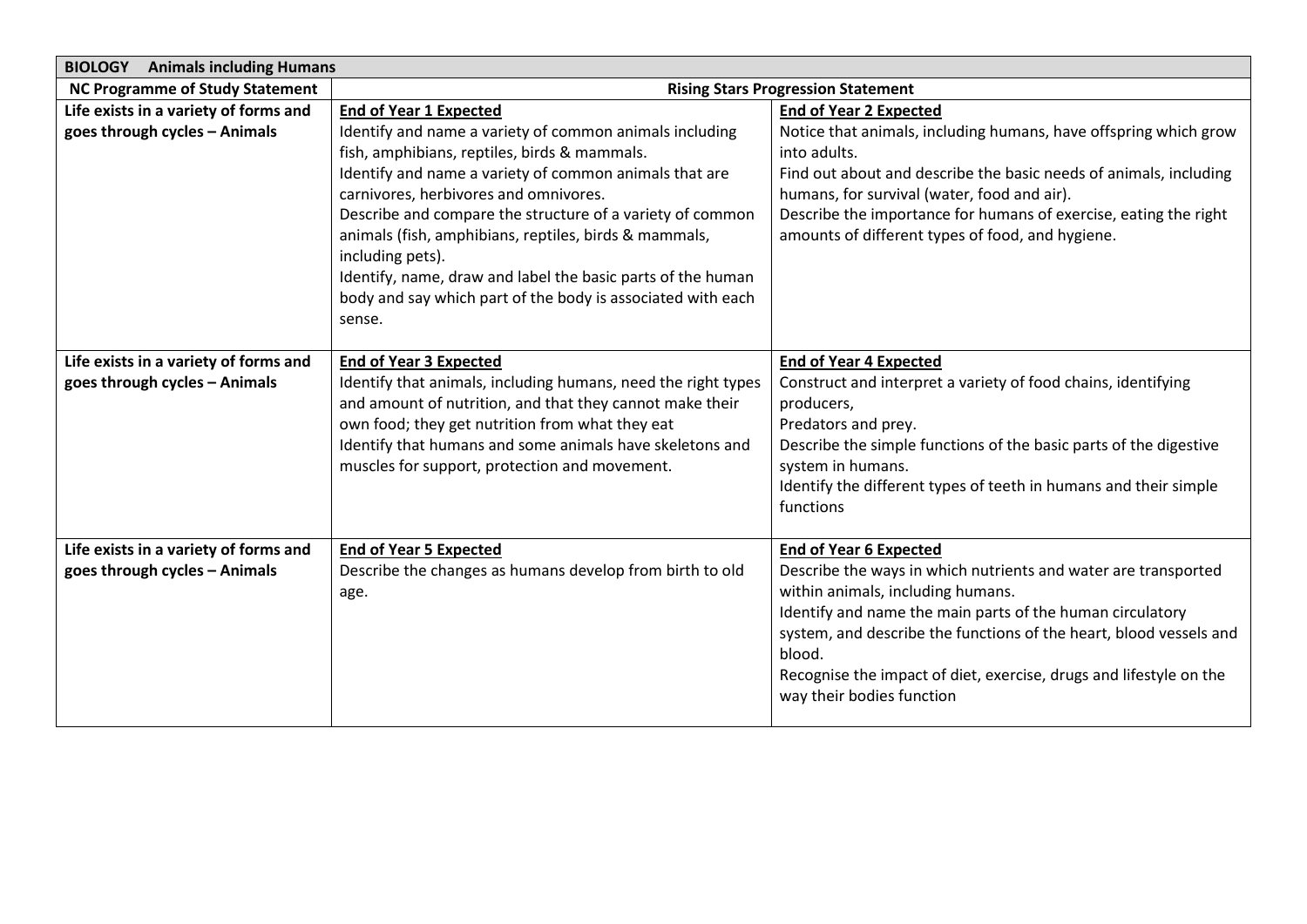| Living things and habitats<br><b>BIOLOGY</b> |                                                              |                                                                     |
|----------------------------------------------|--------------------------------------------------------------|---------------------------------------------------------------------|
| <b>NC Programme of Study Statement</b>       | <b>Rising Stars Progression Statement</b>                    |                                                                     |
|                                              | <b>End of Year 1 Expected</b>                                | <b>End of Year 2 Expected</b>                                       |
|                                              |                                                              |                                                                     |
|                                              | <b>NA</b>                                                    | <b>NA</b>                                                           |
| Living things can be classified              | <b>End of Year 3 Expected</b>                                | <b>End of Year 4 Expected</b>                                       |
| according to observable features             |                                                              | Recognise that living things can be grouped in a variety of ways.   |
|                                              |                                                              | Explore and use classification keys to help group, identify & name  |
|                                              | <b>NA</b>                                                    | a variety of living things in their local & wider environment.      |
|                                              |                                                              | Recognise that environments can change and that this can            |
|                                              |                                                              | sometimes pose dangers to living things.                            |
| Living things can be classified              | <b>End of Year 5 Expected</b>                                | <b>End of Year 6 Expected</b>                                       |
| according to observable features             | Describe the differences in the life cycles of a mammal, an  | Describe how living things are classified into broad groups         |
|                                              | amphibian, an insect and a bird.                             | according to common observable characteristics and based on         |
|                                              | Describe the life process of reproduction in some plants and | similarities and differences, including micro-organisms, plants and |
|                                              | animals.                                                     | animals.                                                            |
|                                              |                                                              | Give reasons for classifying plants and animals based on specific   |
|                                              |                                                              | characteristics.                                                    |

| <b>BIOLOGY</b><br><b>Evolution and Heritance</b> |                                           |                                                                     |
|--------------------------------------------------|-------------------------------------------|---------------------------------------------------------------------|
| <b>NC Programme of Study Statement</b>           | <b>Rising Stars Progression Statement</b> |                                                                     |
|                                                  | <b>End of Year 1 Expected</b>             | <b>End of Year 2 Expected</b>                                       |
|                                                  |                                           |                                                                     |
|                                                  | <b>NA</b>                                 | <b>NA</b>                                                           |
|                                                  | <b>End of Year 3 Expected</b>             | <b>End of Year 4 Expected</b>                                       |
|                                                  |                                           |                                                                     |
|                                                  | <b>NA</b>                                 | <b>NA</b>                                                           |
| Living things exhibit variation and              | <b>End of Year 5 Expected</b>             | <b>End of Year 6 Expected</b>                                       |
| adaptation and these may lead to                 | <b>NA</b>                                 | Recognise that living things have changed over time and that        |
| evolution.                                       |                                           | fossils provide information about living things that inhabited the  |
|                                                  |                                           | Earth millions of years ago.                                        |
|                                                  |                                           | Recognise that living things produce offspring of the same kind,    |
|                                                  |                                           | but normally offspring vary and are not identical to their parents. |
|                                                  |                                           | I Identify how animals and plants are adapted to suit their         |
|                                                  |                                           | environment in different ways and that adaptation may lead to       |
|                                                  |                                           | evolution.                                                          |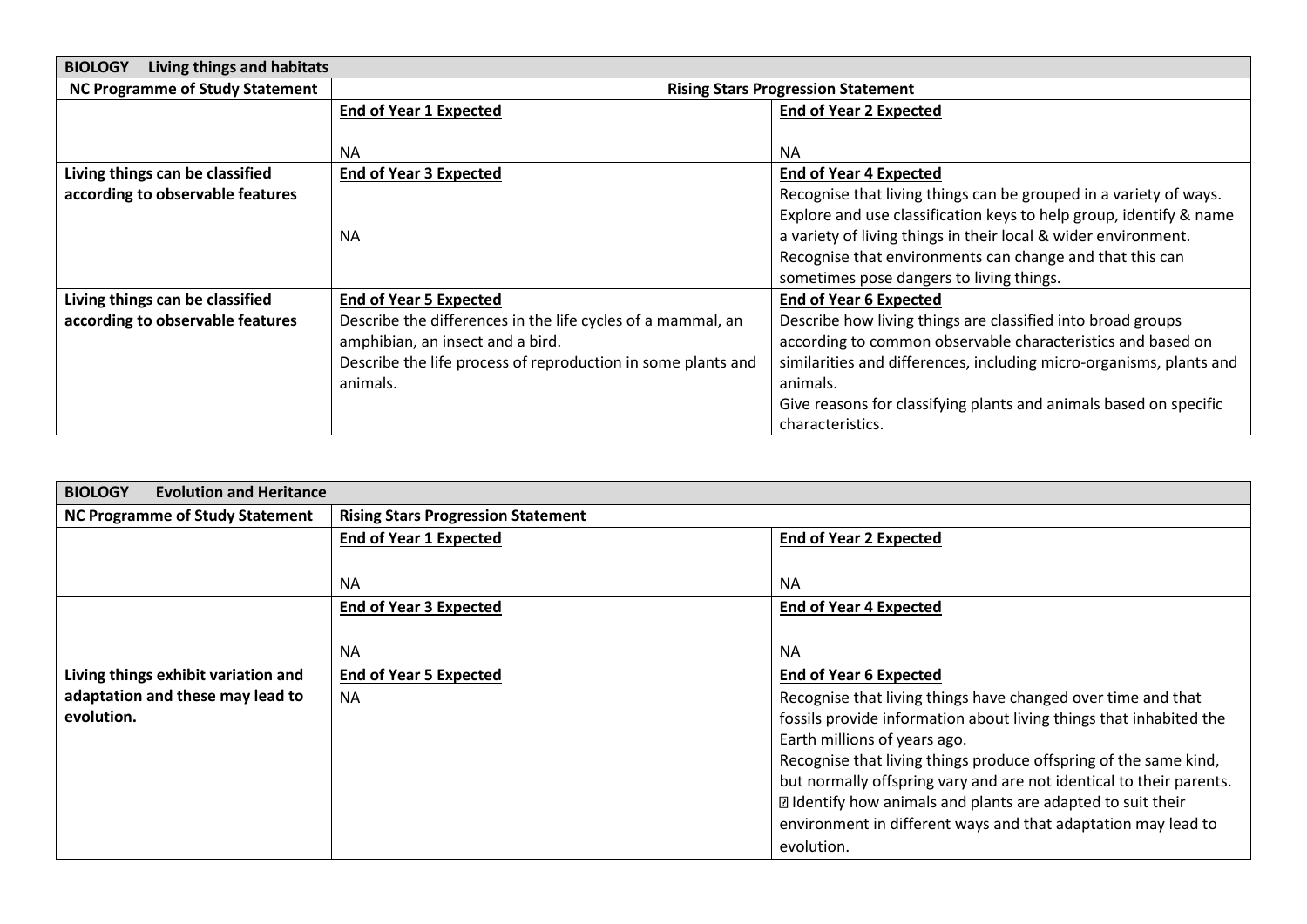| <b>CHEMISTRY</b><br><b>Rocks</b>       |                                                             |                               |
|----------------------------------------|-------------------------------------------------------------|-------------------------------|
| <b>NC Programme of Study Statement</b> | <b>Rising Stars Progression Statement</b>                   |                               |
|                                        | <b>End of Year 1 Expected</b>                               | <b>End of Year 2 Expected</b> |
|                                        | <b>NA</b>                                                   | <b>NA</b>                     |
|                                        |                                                             |                               |
| Different rocks have different         | <b>End of Year 3 Expected</b>                               | <b>End of Year 4 Expected</b> |
| properties and the formation of soil   | Compare and group together different kinds of rocks on the  |                               |
| & fossils can be explained.            | basis of their appearance and simple physical properties.   |                               |
|                                        | Describe in simple terms how fossils are formed when things |                               |
|                                        | that have lived are trapped within rock.                    |                               |
|                                        | Recognise that soils are made from rocks and organic        |                               |
|                                        | matter.                                                     |                               |
|                                        | <b>End of Year 5 Expected</b>                               | End of Year 6 Expected        |
|                                        | <b>NA</b>                                                   | <b>NA</b>                     |
|                                        |                                                             |                               |

| <b>CHEMISTRY</b><br><b>Everyday materials</b>                 |                                                                                                                                                                                                                                                                                                                    |                                                                                                                                                                                            |
|---------------------------------------------------------------|--------------------------------------------------------------------------------------------------------------------------------------------------------------------------------------------------------------------------------------------------------------------------------------------------------------------|--------------------------------------------------------------------------------------------------------------------------------------------------------------------------------------------|
| <b>NC Programme of Study Statement</b>                        | <b>Rising Stars Progression Statement</b>                                                                                                                                                                                                                                                                          |                                                                                                                                                                                            |
| <b>Materials have physical properties</b>                     | <b>End of Year 1 Expected</b>                                                                                                                                                                                                                                                                                      | <b>End of Year 2 Expected</b>                                                                                                                                                              |
| which can be investigated and                                 | Distinguish between an object and the material from which                                                                                                                                                                                                                                                          | Find out how the shapes of solid objects made from some                                                                                                                                    |
| compared                                                      | it is made.                                                                                                                                                                                                                                                                                                        | materials can be changes by squashing, bending, twisting &                                                                                                                                 |
| The physical properties of materials<br>determine their uses. | Identify and name a variety of everyday materials, including<br>wood, plastic, glass, metal, water, and rock.<br>Describe the simple physical properties of a variety of<br>everyday materials.<br>Compare and group together a variety of everyday materials<br>on the basis of their simple physical properties. | stretching.<br>Identify and compare the suitability of a variety of everyday<br>materials, including wood, metal, plastic, glass, brick, rock, paper<br>and cardboard for particular uses. |
|                                                               | <b>End of Year 3 Expected</b>                                                                                                                                                                                                                                                                                      | <b>End of Year 4 Expected</b>                                                                                                                                                              |
|                                                               | <b>NA</b>                                                                                                                                                                                                                                                                                                          | <b>NA</b>                                                                                                                                                                                  |
|                                                               |                                                                                                                                                                                                                                                                                                                    |                                                                                                                                                                                            |
|                                                               | <b>End of Year 5 Expected</b>                                                                                                                                                                                                                                                                                      | <b>End of Year 6 Expected</b>                                                                                                                                                              |
|                                                               | <b>NA</b>                                                                                                                                                                                                                                                                                                          | <b>NA</b>                                                                                                                                                                                  |
|                                                               |                                                                                                                                                                                                                                                                                                                    |                                                                                                                                                                                            |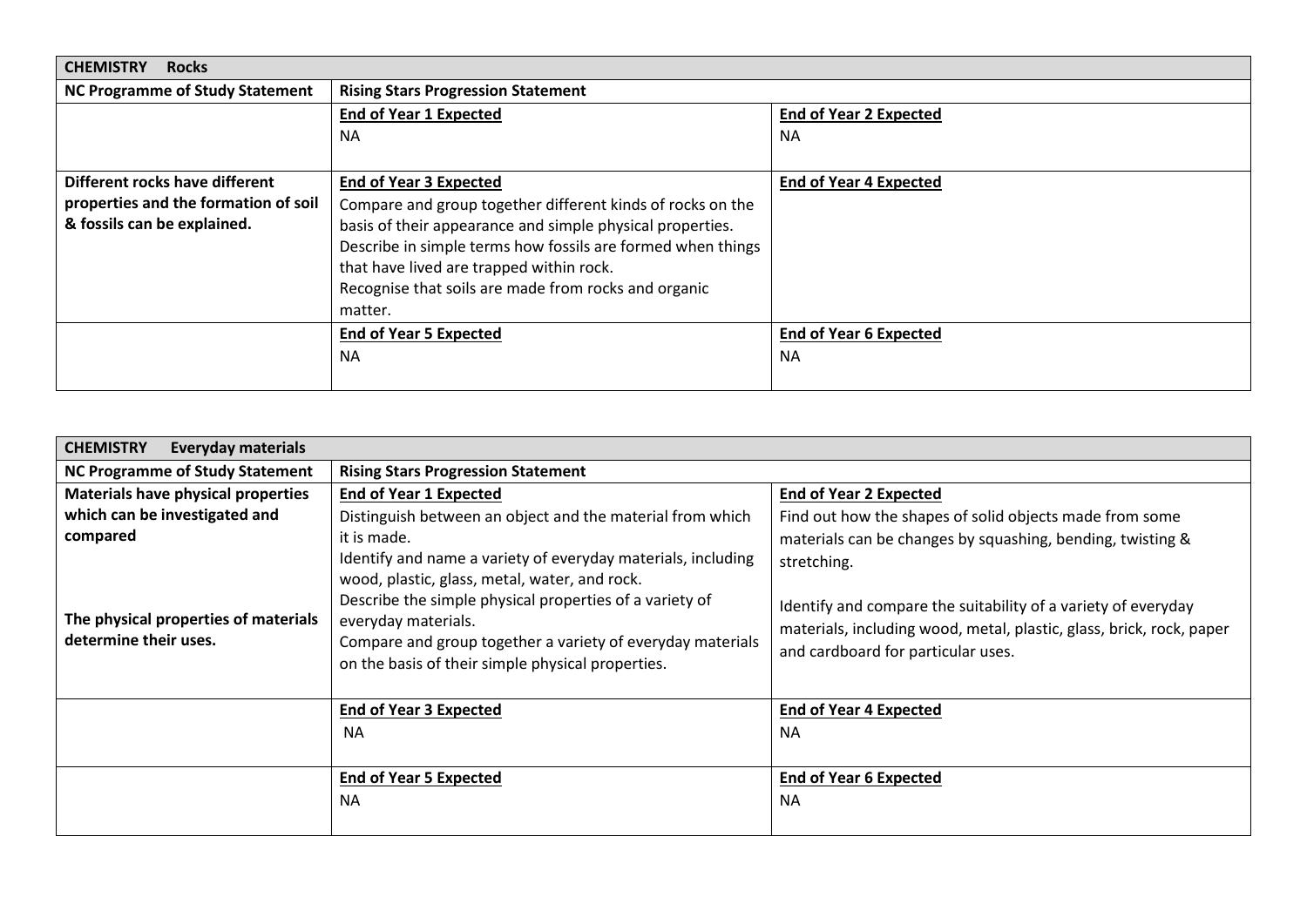| <b>CHEMISTRY</b><br><b>States of Matter</b> |                                           |                                                                  |
|---------------------------------------------|-------------------------------------------|------------------------------------------------------------------|
| <b>NC Programme of Study Statement</b>      | <b>Rising Stars Progression Statement</b> |                                                                  |
|                                             | <b>End of Year 1 Expected</b>             | <b>End of Year 2 Expected</b>                                    |
|                                             | <b>NA</b>                                 | <b>NA</b>                                                        |
|                                             |                                           |                                                                  |
| Materials can exist in different            | <b>End of Year 3 Expected</b>             | <b>End of Year 4 Expected</b>                                    |
| states and that these states can            | <b>NA</b>                                 | Compare and group materials together, according to whether they  |
| sometimes be changed                        |                                           | are solids, liquids or gases.                                    |
|                                             |                                           | Observe that some materials change state when they are heated    |
|                                             |                                           | or cooled, and measure or research the temperature at which this |
|                                             |                                           | happens in degrees Celsius (°C).                                 |
|                                             |                                           | Identify the part played by evaporation and condensation in the  |
|                                             |                                           | water cycle and associate the rate of evaporation with           |
|                                             |                                           | temperature.                                                     |
|                                             |                                           |                                                                  |
|                                             | <b>End of Year 5 Expected</b>             | <b>End of Year 6 Expected</b>                                    |
|                                             | <b>NA</b>                                 | <b>NA</b>                                                        |
|                                             |                                           |                                                                  |

| <b>CHEMISTRY</b><br>Properties and changes of materials |                                                                  |                               |
|---------------------------------------------------------|------------------------------------------------------------------|-------------------------------|
| <b>NC Programme of Study Statement</b>                  | <b>Rising Stars Progression Statement</b>                        |                               |
|                                                         | <b>End of Year 1 Expected</b>                                    | <b>End of Year 2 Expected</b> |
|                                                         | <b>NA</b>                                                        | <b>NA</b>                     |
|                                                         |                                                                  |                               |
|                                                         | <b>End of Year 3 Expected</b>                                    | <b>End of Year 4 Expected</b> |
|                                                         | <b>NA</b>                                                        | <b>NA</b>                     |
|                                                         |                                                                  |                               |
| <b>Materials have physical properties</b>               | <b>End of Year 5 Expected</b>                                    | <b>End of Year 6 Expected</b> |
| which can be investigated and                           | Compare and group together everyday materials on the             | <b>NA</b>                     |
| compared                                                | basis of their properties, including their hardness, solubility, |                               |
|                                                         | transparency, conductivity (electrical and thermal), and         |                               |
| The physical properties of materials                    | response to magnets.                                             |                               |
| determine their uses.                                   | Know that some materials will dissolve in liquid to form a       |                               |
|                                                         | solution and describe how to recover a substance from a          |                               |
|                                                         | solution.                                                        |                               |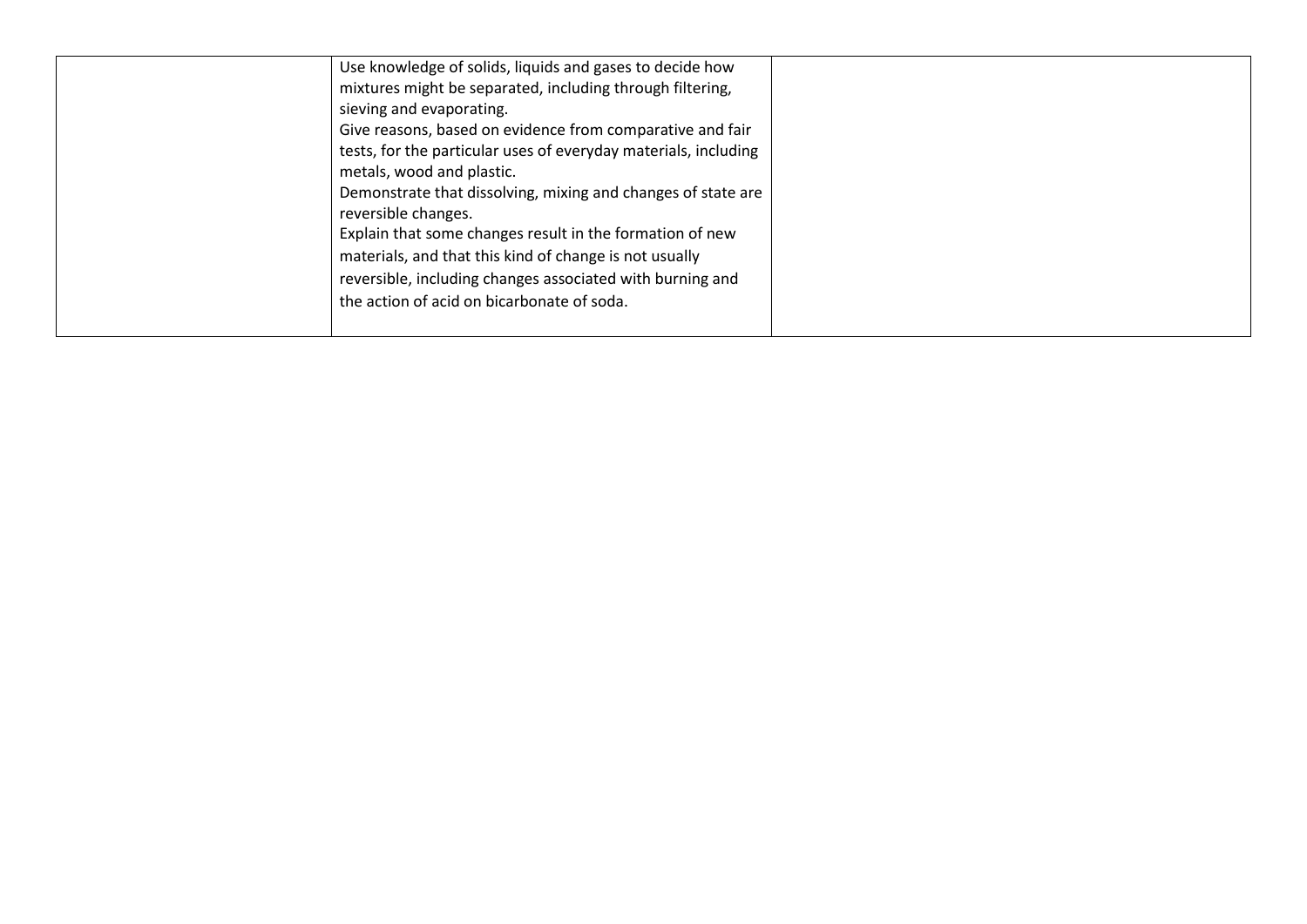| <b>PHYSICS</b><br>Light                                             |                                                             |                                                                                                                                           |
|---------------------------------------------------------------------|-------------------------------------------------------------|-------------------------------------------------------------------------------------------------------------------------------------------|
| <b>NC Programme of Study Statement</b>                              | <b>Rising Stars Progression Statement</b>                   |                                                                                                                                           |
|                                                                     | <b>End of Year 1 Expected</b>                               | <b>End of Year 2 Expected</b>                                                                                                             |
|                                                                     | NA.                                                         | <b>NA</b>                                                                                                                                 |
|                                                                     |                                                             |                                                                                                                                           |
| Light & sound can be reflected &                                    | <b>End of Year 3 Expected</b>                               | <b>End of Year 4 Expected</b>                                                                                                             |
| absorbed and enable us to see &                                     | Recognise that they need light in order to see things and   | <b>NA</b>                                                                                                                                 |
| hear                                                                | that dark is the absence of light.                          |                                                                                                                                           |
|                                                                     | Notice that light is reflected from surfaces.               |                                                                                                                                           |
|                                                                     | Recognise that light from the sun can be dangerous and that |                                                                                                                                           |
|                                                                     | there are ways to protect their eyes.                       |                                                                                                                                           |
|                                                                     | Recognise that shadows are formed when the light from a     |                                                                                                                                           |
|                                                                     | light source is blocked by a solid object.                  |                                                                                                                                           |
|                                                                     | Find patterns in the way that the size of shadows change.   |                                                                                                                                           |
|                                                                     |                                                             |                                                                                                                                           |
| Light & sound can be reflected &<br>absorbed and enable us to see & | <b>End of Year 5 Expected</b>                               | <b>End of Year 6 Expected</b>                                                                                                             |
| hear                                                                | <b>NA</b>                                                   | Recognise that light appears to travel in straight lines                                                                                  |
|                                                                     |                                                             | Use the idea that light travels in straight lines to explain that<br>objects are seen because they give out or reflect light into the eye |
|                                                                     |                                                             | Explain that we see things because light travels from light sources                                                                       |
|                                                                     |                                                             | to our eyes or from light sources to objects and then to our eyes                                                                         |
|                                                                     |                                                             | Use the idea that light travels in straight lines to explain why                                                                          |
|                                                                     |                                                             | shadows have the same shape as the objects that cast them.                                                                                |
|                                                                     |                                                             |                                                                                                                                           |
|                                                                     |                                                             |                                                                                                                                           |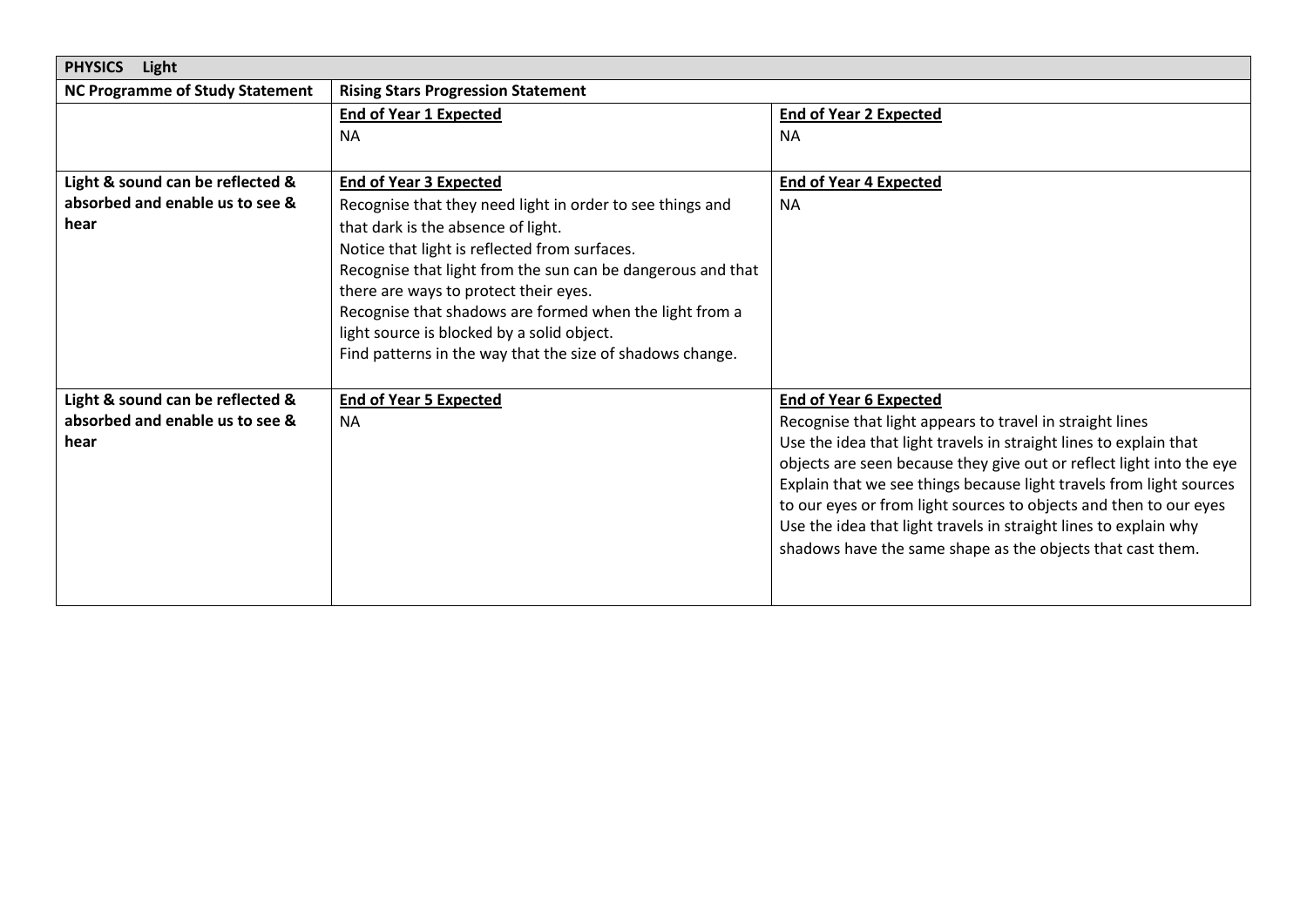| <b>PHYSICS</b><br>Sound                |                                           |                                                                      |
|----------------------------------------|-------------------------------------------|----------------------------------------------------------------------|
| <b>NC Programme of Study Statement</b> | <b>Rising Stars Progression Statement</b> |                                                                      |
|                                        | <b>End of Year 1 Expected</b>             | <b>End of Year 2 Expected</b>                                        |
|                                        | <b>NA</b>                                 | <b>NA</b>                                                            |
|                                        |                                           |                                                                      |
| Light & sound can be reflected &       | <b>End of Year 3 Expected</b>             | <b>End of Year 4 Expected</b>                                        |
| absorbed and enable us to see &        | <b>NA</b>                                 | Identify how sounds are made, associating some of them with          |
| hear                                   |                                           | something vibrating.                                                 |
|                                        |                                           | sqrtR} Recognise that vibrations from sounds travel through a medium |
|                                        |                                           | to the ear.                                                          |
|                                        |                                           | Find patterns between the pitch of a sound and features of the       |
|                                        |                                           | object that produced it.                                             |
|                                        |                                           | Find patterns between the volume of a sound and the strength of      |
|                                        |                                           | the vibrations that produced it.                                     |
|                                        |                                           | Recognise that sounds get fainter as the distance from the sound     |
|                                        |                                           | increases.                                                           |
|                                        |                                           |                                                                      |
|                                        | <b>End of Year 5 Expected</b>             | <b>End of Year 6 Expected</b>                                        |
|                                        | <b>NA</b>                                 | <b>NA</b>                                                            |
|                                        |                                           |                                                                      |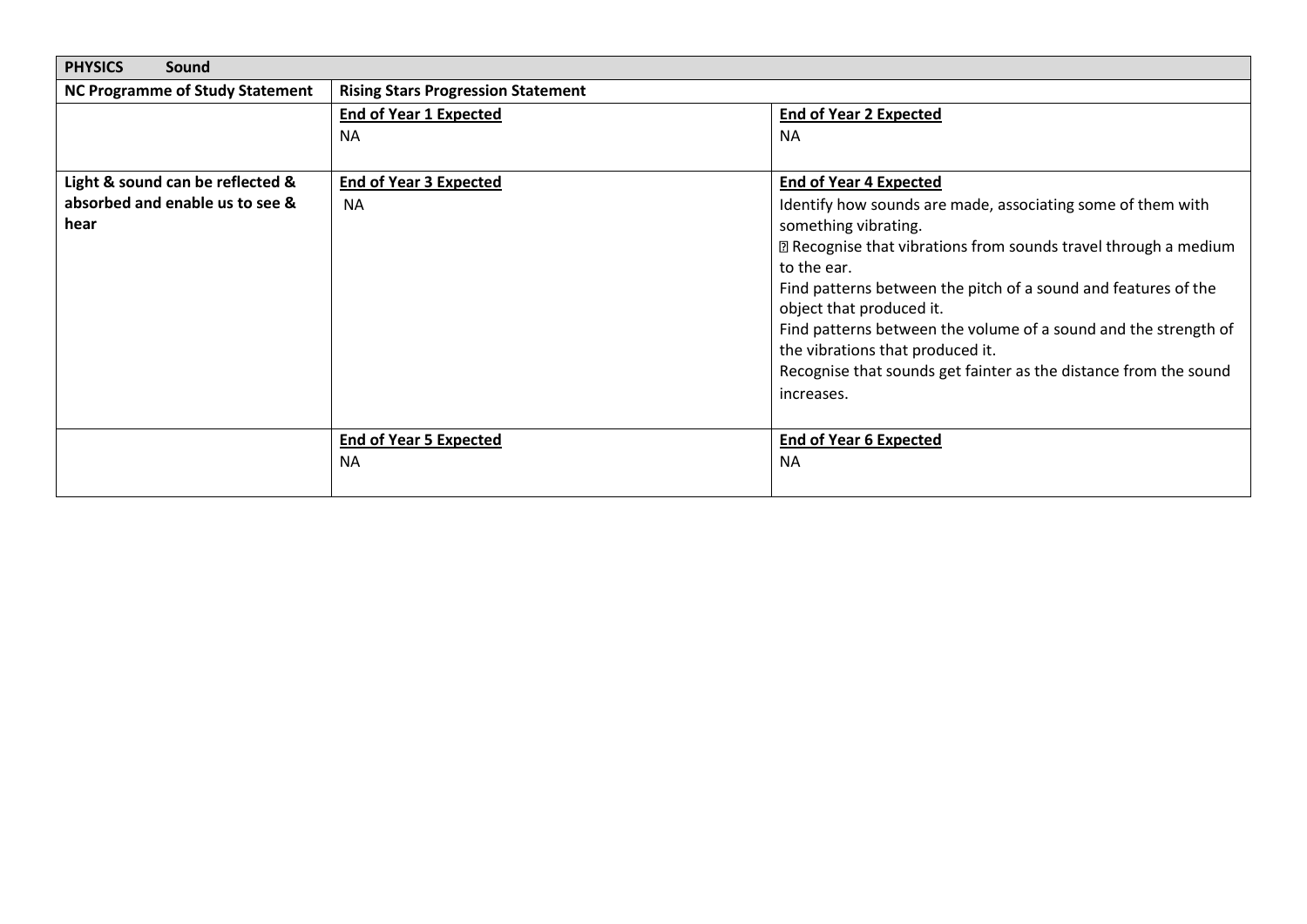| <b>Forces and Magnets</b><br><b>PHYSICS</b> |                                                              |                               |
|---------------------------------------------|--------------------------------------------------------------|-------------------------------|
| <b>NC Programme of Study Statement</b>      | <b>Rising Stars Progression Statement</b>                    |                               |
|                                             | <b>End of Year 1 Expected</b>                                | <b>End of Year 2 Expected</b> |
|                                             | NA.                                                          | <b>NA</b>                     |
|                                             |                                                              |                               |
| There are contact and non-contact           | <b>End of Year 3 Expected</b>                                | <b>End of Year 4 Expected</b> |
| forces; these affect the motion of          | Compare how things move on different surfaces.               | <b>NA</b>                     |
| objects.                                    | Notice that some forces need contact between two objects,    |                               |
|                                             | but magnetic forces can act at a distance.                   |                               |
|                                             | Observe how magnets attract or repel each other and          |                               |
|                                             | attract some materials and not others.                       |                               |
|                                             | Compare and group together a variety of everyday materials   |                               |
|                                             | on the basis of whether they are attracted to a magnet and   |                               |
|                                             | identify some magnetic materials.                            |                               |
|                                             | Describe magnets as having two poles.                        |                               |
|                                             | Predict whether two magnets will attract or repel each       |                               |
|                                             | other, depending on which poles are facing.                  |                               |
| There are contact and non-contact           | <b>End of Year 5 Expected</b>                                | <b>End of Year 6 Expected</b> |
| forces; these affect the motion of          | Explain that unsupported objects fall towards the Earth      | <b>NA</b>                     |
| objects.                                    | because of the force of gravity acting between the Earth and |                               |
|                                             | the falling object.                                          |                               |
|                                             | Identify the effects of air resistance, water resistance and |                               |
|                                             | friction that act between moving surfaces.                   |                               |
|                                             | Recognise that some mechanisms, including levers, pulleys    |                               |
|                                             | and gears, allow a smaller force to have greater effect.     |                               |
|                                             |                                                              |                               |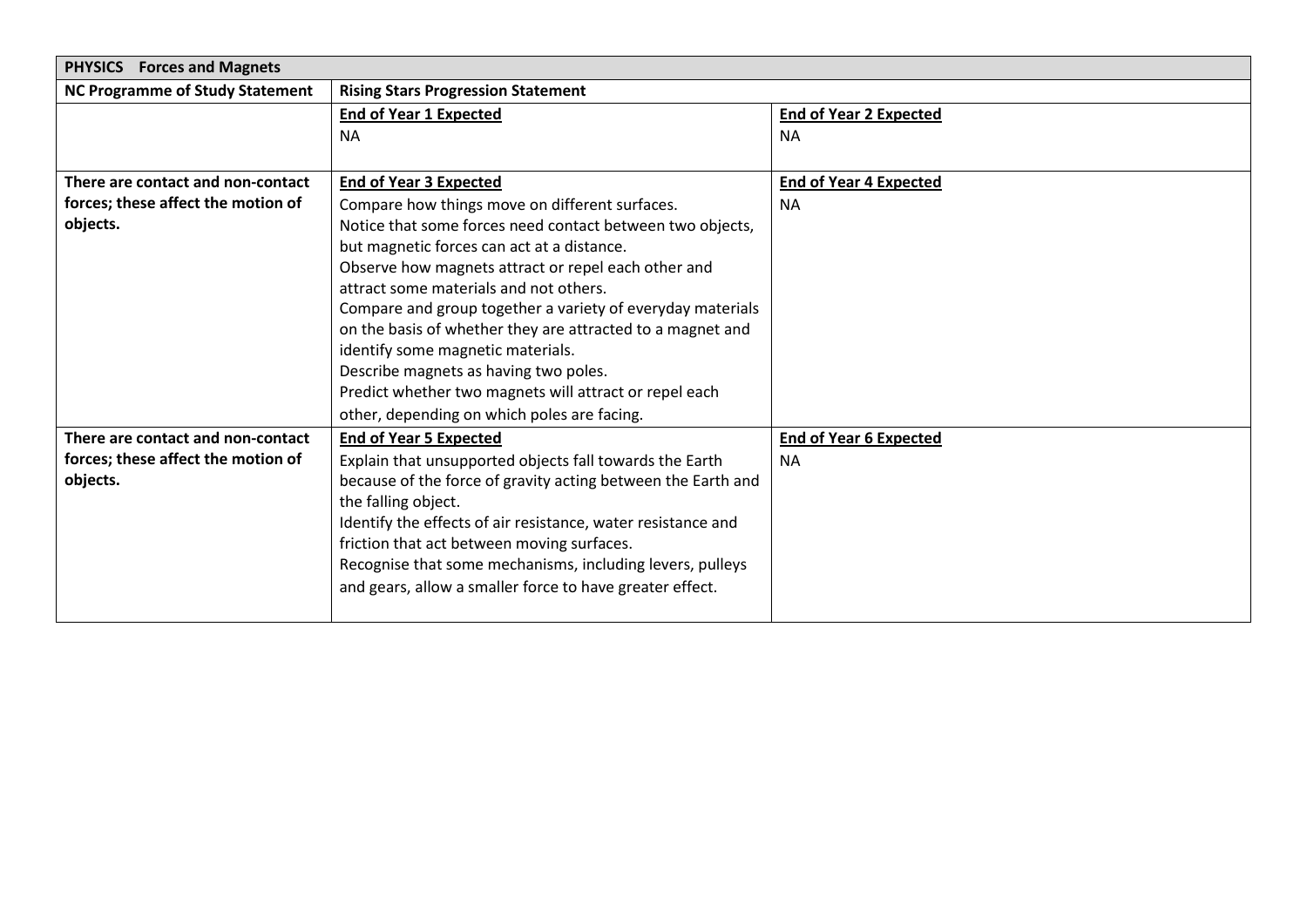| <b>PHYSICS</b><br><b>Seasonal Changes</b> |                                                          |                               |
|-------------------------------------------|----------------------------------------------------------|-------------------------------|
| <b>NC Programme of Study Statement</b>    | <b>Rising Stars Progression Statement</b>                |                               |
| Day, night, month, seasonal change        | <b>End of Year 1 Expected</b>                            | <b>End of Year 2 Expected</b> |
| & year are caused by the position         | Observe changes across the four seasons.                 | <b>NA</b>                     |
| and movement of the Earth                 | Observe and describe weather associated with the seasons |                               |
|                                           | and how day length varies.                               |                               |
|                                           |                                                          |                               |
|                                           | <b>End of Year 3 Expected</b>                            | <b>End of Year 4 Expected</b> |
|                                           | <b>NA</b>                                                | <b>NA</b>                     |
|                                           |                                                          |                               |
|                                           | <b>End of Year 5 Expected</b>                            | <b>End of Year 6 Expected</b> |
|                                           | <b>NA</b>                                                | <b>NA</b>                     |
|                                           |                                                          |                               |

| <b>PHYSICS</b><br><b>Earth and Space</b> |                                                               |                               |
|------------------------------------------|---------------------------------------------------------------|-------------------------------|
| <b>NC Programme of Study Statement</b>   | <b>Rising Stars Progression Statement</b>                     |                               |
|                                          | <b>End of Year 1 Expected</b>                                 | <b>End of Year 2 Expected</b> |
|                                          | <b>NA</b>                                                     | <b>NA</b>                     |
|                                          |                                                               |                               |
|                                          | <b>End of Year 3 Expected</b>                                 | <b>End of Year 4 Expected</b> |
|                                          | <b>NA</b>                                                     | <b>NA</b>                     |
|                                          |                                                               |                               |
| Day, night, month, seasonal change       | <b>End of Year 5 Expected</b>                                 | <b>End of Year 6 Expected</b> |
| & year are caused by the position        | Describe the movement of the Earth, and other planets,        | <b>NA</b>                     |
| and movement of the Earth                | relative to the Sun in the solar system.                      |                               |
|                                          | Describe the movement of the Moon relative to the Earth.      |                               |
|                                          | Describe the Sun, Earth and Moon as approximately             |                               |
|                                          | spherical bodies.                                             |                               |
|                                          | Use the idea of the Earth's rotation to explain day and night |                               |
|                                          | and the apparent movement of the sun across the sky.          |                               |
|                                          |                                                               |                               |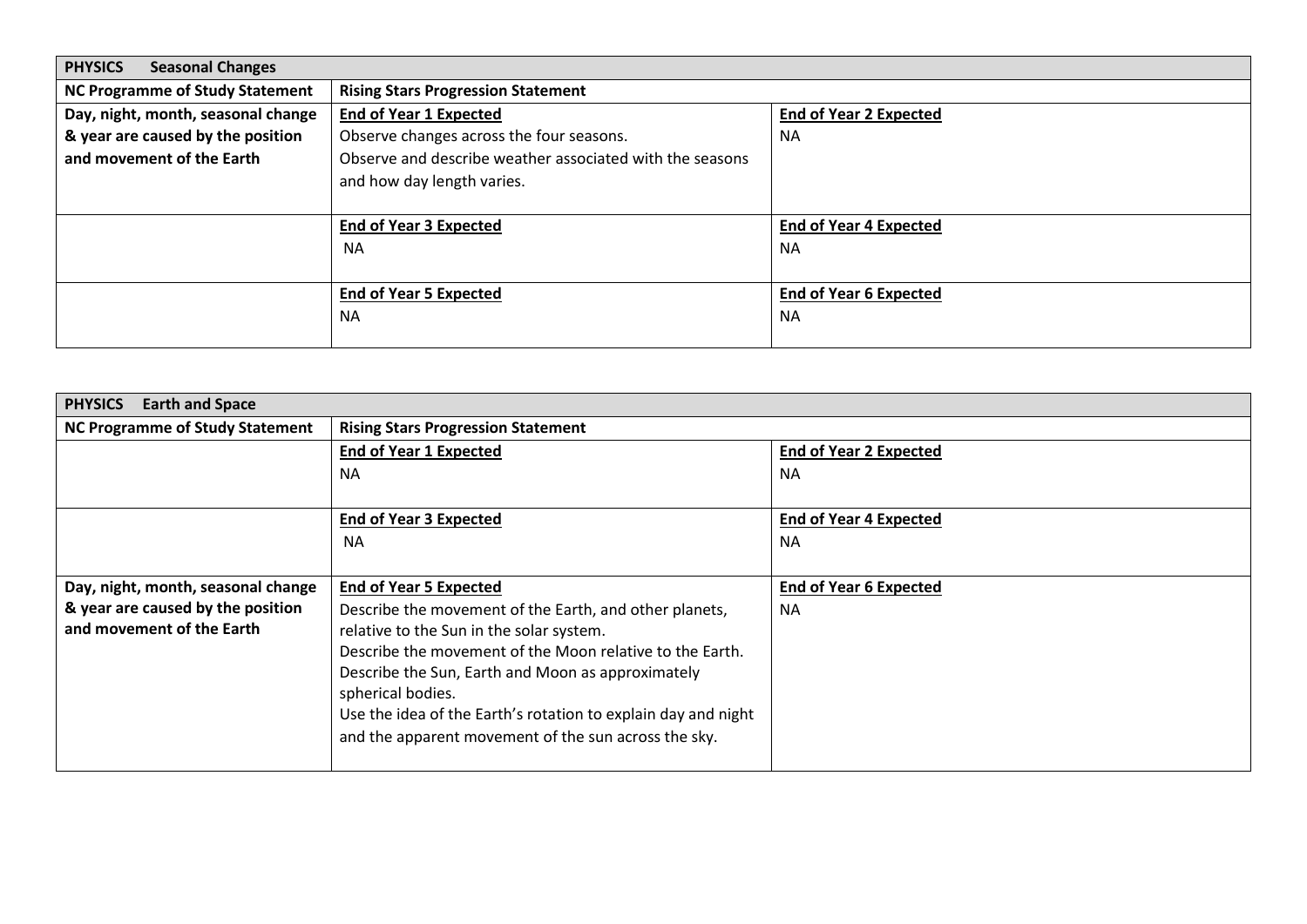| <b>PHYSICS</b><br><b>Electricity</b>      |                                           |                                                                                                                                        |
|-------------------------------------------|-------------------------------------------|----------------------------------------------------------------------------------------------------------------------------------------|
| <b>NC Programme of Study Statement</b>    | <b>Rising Stars Progression Statement</b> |                                                                                                                                        |
|                                           | <b>End of Year 1 Expected</b>             | <b>End of Year 2 Expected</b>                                                                                                          |
|                                           | <b>NA</b>                                 | <b>NA</b>                                                                                                                              |
|                                           |                                           |                                                                                                                                        |
| <b>Electricity can make circuits work</b> | <b>End of Year 3 Expected</b>             | <b>End of Year 4 Expected</b>                                                                                                          |
| and can be controlled to perform          | <b>NA</b>                                 | Identify common appliances that run on electricity.                                                                                    |
| useful functions                          |                                           | Construct a simple series electrical circuit, identifying and naming                                                                   |
|                                           |                                           | its basic parts, including cells, wires, bulbs, switches and buzzers.                                                                  |
|                                           |                                           | Identify whether or not a lamp will light in a simple series circuit,                                                                  |
|                                           |                                           | based on whether or not the lamp is part of a complete loop with                                                                       |
|                                           |                                           | a battery.                                                                                                                             |
|                                           |                                           | Recognise that a switch opens and closes a circuit and associate<br>this with whether or not a lamp lights in a simple series circuit. |
|                                           |                                           | Recognise some common conductors and insulators, and associate                                                                         |
|                                           |                                           | metals with being good conductors.                                                                                                     |
|                                           |                                           |                                                                                                                                        |
| <b>Electricity can make circuits work</b> | <b>End of Year 5 Expected</b>             | <b>End of Year 6 Expected</b>                                                                                                          |
| and can be controlled to perform          | <b>NA</b>                                 | Associate the brightness of a lamp or the volume of a buzzer with                                                                      |
| useful functions                          |                                           | the number and voltage of cells used in the circuit.                                                                                   |
|                                           |                                           | Compare and give reasons for variations in how components                                                                              |
|                                           |                                           | function, including the brightness of bulbs, the loudness of                                                                           |
|                                           |                                           | buzzers and the on/off position of switches.                                                                                           |
|                                           |                                           | Use recognised symbols when representing a simple circuit in a                                                                         |
|                                           |                                           | diagram.                                                                                                                               |
|                                           |                                           |                                                                                                                                        |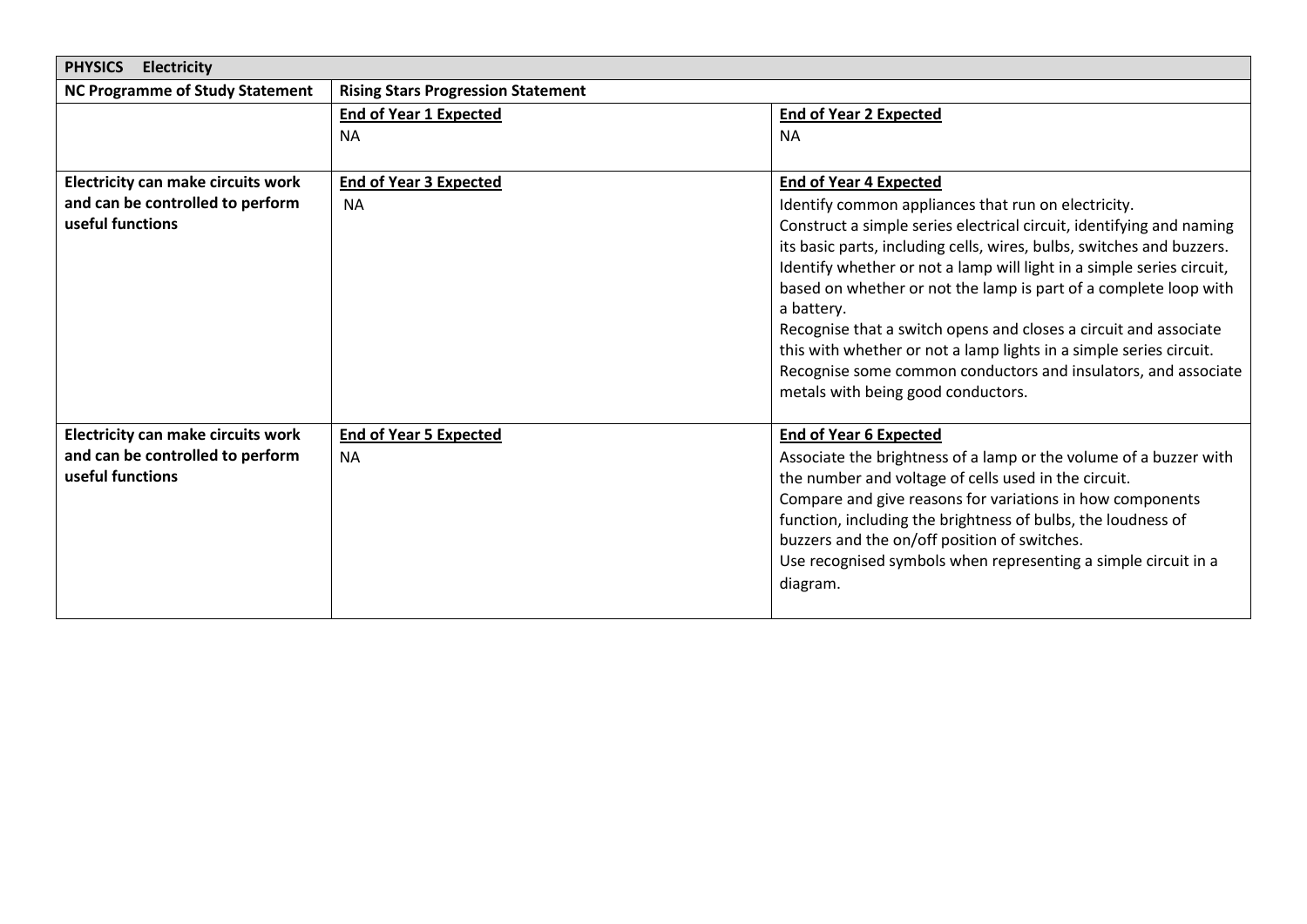| <b>Working Scientifically</b><br><b>Planning investigations</b>                                                |                                                                                                                                                                                                  |                                                                                                                                                                                                           |
|----------------------------------------------------------------------------------------------------------------|--------------------------------------------------------------------------------------------------------------------------------------------------------------------------------------------------|-----------------------------------------------------------------------------------------------------------------------------------------------------------------------------------------------------------|
| <b>NC Programme of Study Statement</b>                                                                         | <b>Rising Stars Progression Statement</b>                                                                                                                                                        |                                                                                                                                                                                                           |
|                                                                                                                | <b>End of Year 1 Expected</b><br>a) Ask simple questions when prompted<br>b) Suggest ways of answering a question                                                                                | <b>End of Year 2 Expected</b><br>a) Ask simple questions<br>b) Recognise that questions can be answered in different ways                                                                                 |
| a) Pupils can ask questions<br>b) Pupils can plan an enquiry<br>c) Pupils can identify and manage<br>variables | <b>End of Year 3 Expected</b><br>a) Ask relevant questions when prompted<br>b) Set up simple and practical enquiries, comparative and<br>fair tests<br>c) Set up comparative tests               | <b>End of Year 4 Expected</b><br>a) Ask relevant questions<br>b) Plan different types of scientific enquiries to answer questions<br>c) Set up simple and practical enquiries, comparative and fair tests |
|                                                                                                                | <b>End of Year 5 Expected</b><br>b) With prompting, plan different types of scientific<br>enquiries to answer questions<br>c) With prompting, recognise and control variables where<br>necessary | <b>End of Year 6 Expected</b><br>b) Plan different types of scientific enquiries to answer questions<br>c)Recognise and control variables where necessary                                                 |

| <b>Working Scientifically</b><br><b>Conducting experiments</b> |                                                             |                                                              |
|----------------------------------------------------------------|-------------------------------------------------------------|--------------------------------------------------------------|
| <b>NC Programme of Study Statement</b>                         | <b>Rising Stars Progression Statement</b>                   |                                                              |
|                                                                | <b>End of Year 1 Expected</b>                               | <b>End of Year 2 Expected</b>                                |
|                                                                | a) Make relevant observations                               | a) Observe closely, using simple equipment                   |
|                                                                | Conduct simple tests, with support                          | Perform simple tests                                         |
|                                                                |                                                             |                                                              |
| a) Pupils can use equipment to take                            | <b>End of Year 3 Expected</b>                               | <b>End of Year 4 Expected</b>                                |
| measurements<br>b) Pupils explore how to improve the           | a) Make systematic observations, using simple equipment     | a) Make systematic and careful observations using a range of |
|                                                                | b) Use standard units when taking measurements              | equipment, including thermometers and data loggers           |
| quality of data                                                |                                                             | b) Take accurate measurements using standard units, where    |
| c) Pupils understand the role of<br>repeat readings            |                                                             | appropriate                                                  |
|                                                                | <b>End of Year 5 Expected</b>                               | <b>End of Year 6 Expected</b>                                |
|                                                                | a) Select, with prompting, and use appropriate equipment to | a) Take measurements using a range of scientific equipment   |
|                                                                | take readings                                               | b) Take measurements with increasing accuracy and precision  |
|                                                                | b) Take precise measurements using standard units           | c) Take repeat readings when appropriate                     |
|                                                                | c) Take and process repeat readings                         |                                                              |
|                                                                |                                                             |                                                              |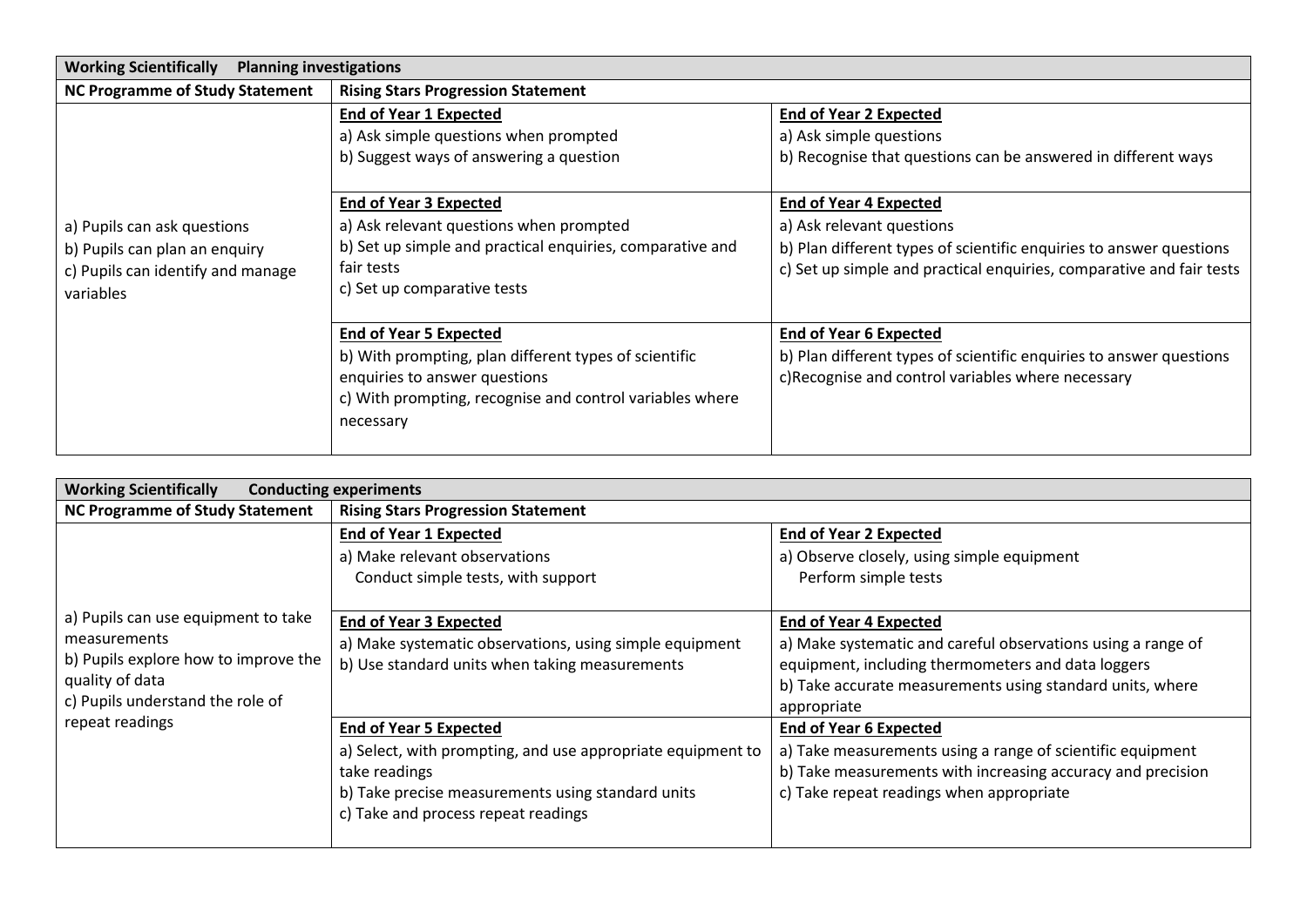| <b>Working Scientifically</b><br><b>Recording Evidence</b> |                                                            |                                                                      |
|------------------------------------------------------------|------------------------------------------------------------|----------------------------------------------------------------------|
| <b>NC Programme of Study Statement</b>                     | <b>Rising Stars Progression Statement</b>                  |                                                                      |
|                                                            | <b>End of Year 1 Expected</b>                              | <b>End of Year 2 Expected</b>                                        |
|                                                            | a) With prompting, suggest how findings could be recorded  | b) Record and communicate their findings in a range of ways and      |
|                                                            |                                                            | begin to use simple scientific language                              |
|                                                            | <b>End of Year 3 Expected</b>                              | <b>End of Year 4 Expected</b>                                        |
|                                                            | a) Record findings in various ways                         | a) Record findings using simple scientific language, drawings and    |
| a) Pupils record work with diagrams<br>and label them      | b) With prompting, suggest how findings may be tabulated   | labelled diagrams                                                    |
| b) Pupils can display data using                           | c) With prompting, use various ways of recording, grouping | b) Record findings using keys, bar charts, and tables                |
| labelled diagrams, keys, tables and                        | and displaying evidence                                    | c) Gather, record, classify and present data in a variety of ways to |
| bar charts                                                 |                                                            | help to answer questions                                             |
| c) Pupils can display data using line                      | <b>End of Year 5 Expected</b>                              | <b>End of Year 6 Expected</b>                                        |
| graphs                                                     | a) Record data and results                                 | a) Record data and results of increasing complexity using scientific |
|                                                            | b) Record data using labelled diagrams, keys, tables and   | diagrams and labels                                                  |
|                                                            | charts                                                     | b) Record data and results of increasing complexity using scientific |
|                                                            | c) Use line graphs to record data                          | diagrams and labels, classification keys, tables and bar charts      |
|                                                            |                                                            | c) Record data and results of increasing complexity using line       |
|                                                            |                                                            | graphs                                                               |

| <b>Working Scientifically</b><br><b>Reporting Findings</b>                                                                                                                                                    |                                                                                                                                                               |                                                                                                                                                                                                                          |
|---------------------------------------------------------------------------------------------------------------------------------------------------------------------------------------------------------------|---------------------------------------------------------------------------------------------------------------------------------------------------------------|--------------------------------------------------------------------------------------------------------------------------------------------------------------------------------------------------------------------------|
| <b>NC Programme of Study Statement</b>                                                                                                                                                                        | <b>Rising Stars Progression Statement</b>                                                                                                                     |                                                                                                                                                                                                                          |
|                                                                                                                                                                                                               | <b>End of Year 1 Expected</b><br>a) Recognise Findings                                                                                                        | <b>End of Year 2 Expected</b><br>a) Identify and classify                                                                                                                                                                |
| a) Pupils process findings to develop<br>conclusions and identify causal<br>relationships<br>b) Pupils use displays and<br>presentations to report on findings<br>c) Pupils explain confidence in<br>findings | <b>End of Year 3 Expected</b><br>a) With prompting, suggest conclusions from enquiries<br>b) Suggest how findings could be reported                           | <b>End of Year 4 Expected</b><br>a) Report on findings from enquiries, including oral and written<br>explanations, of results and conclusions<br>b) Report on findings from enquiries using displays or<br>presentations |
|                                                                                                                                                                                                               | <b>End of Year 5 Expected</b><br>a) Report and present findings from enquiries, including<br>conclusions and, with prompting, suggest causal<br>relationships | <b>End of Year 6 Expected</b><br>a) Report and present findings from enquiries, including<br>conclusions and causal relationships                                                                                        |